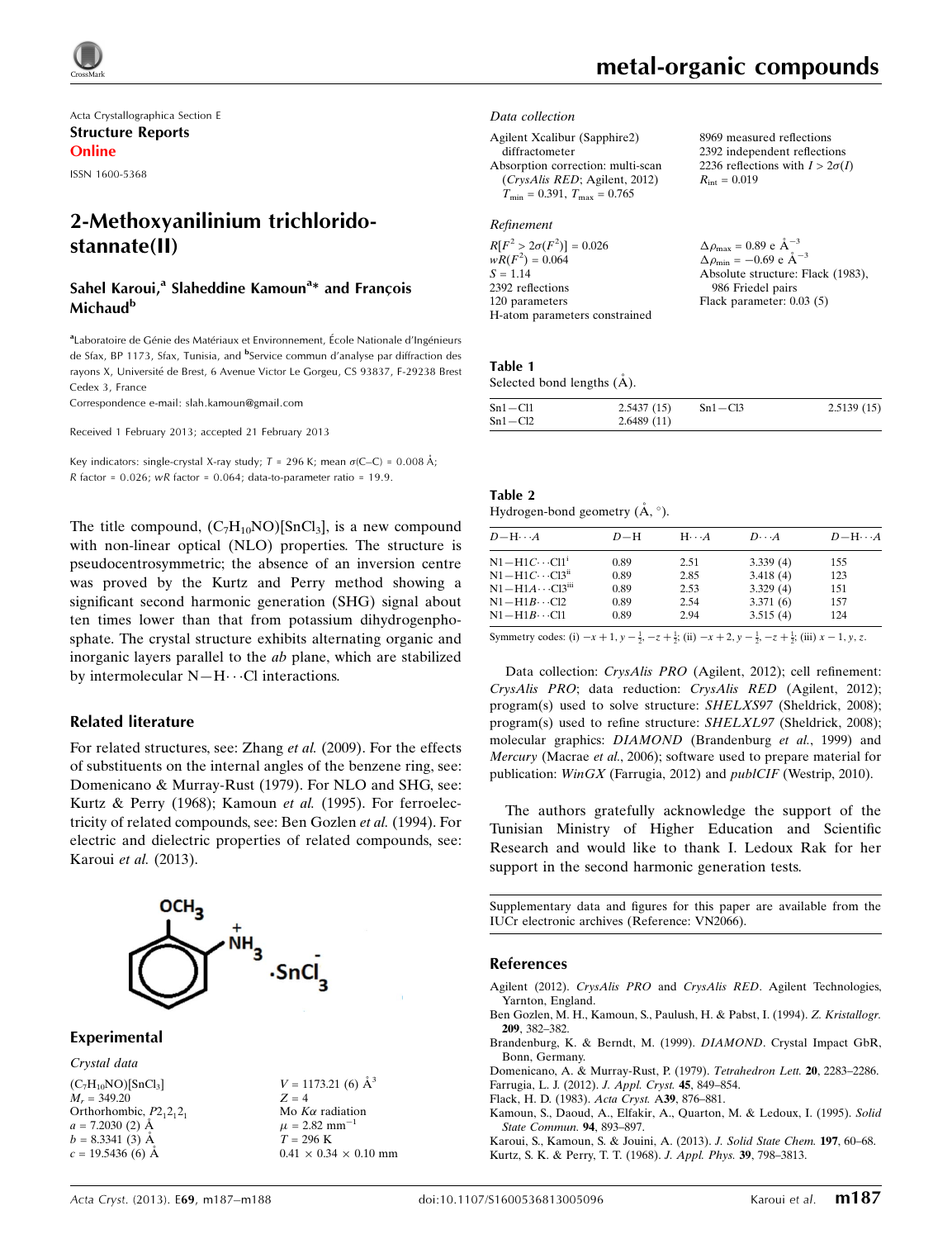[Macrae, C. F., Edgington, P. R., McCabe, P., Pidcock, E., Shields, G. P., Taylor,](https://scripts.iucr.org/cgi-bin/cr.cgi?rm=pdfbb&cnor=vn2066&bbid=BB10) [R., Towler, M. & van de Streek, J. \(2006\).](https://scripts.iucr.org/cgi-bin/cr.cgi?rm=pdfbb&cnor=vn2066&bbid=BB10) J. Appl. Cryst. 39, 453-457. [Sheldrick, G. M. \(2008\).](https://scripts.iucr.org/cgi-bin/cr.cgi?rm=pdfbb&cnor=vn2066&bbid=BB11) Acta Cryst. A64, 112–122.

[Westrip, S. P. \(2010\).](https://scripts.iucr.org/cgi-bin/cr.cgi?rm=pdfbb&cnor=vn2066&bbid=BB12) J. Appl. Cryst. 43, 920–925. [Zhang, S. J., Lanty, G., Lauret, J. S., Deleporte, E., Audebert, P. & Galmiche, L.](https://scripts.iucr.org/cgi-bin/cr.cgi?rm=pdfbb&cnor=vn2066&bbid=BB13)

(2009). Acta Mater. 57[, 3301–3309.](https://scripts.iucr.org/cgi-bin/cr.cgi?rm=pdfbb&cnor=vn2066&bbid=BB13)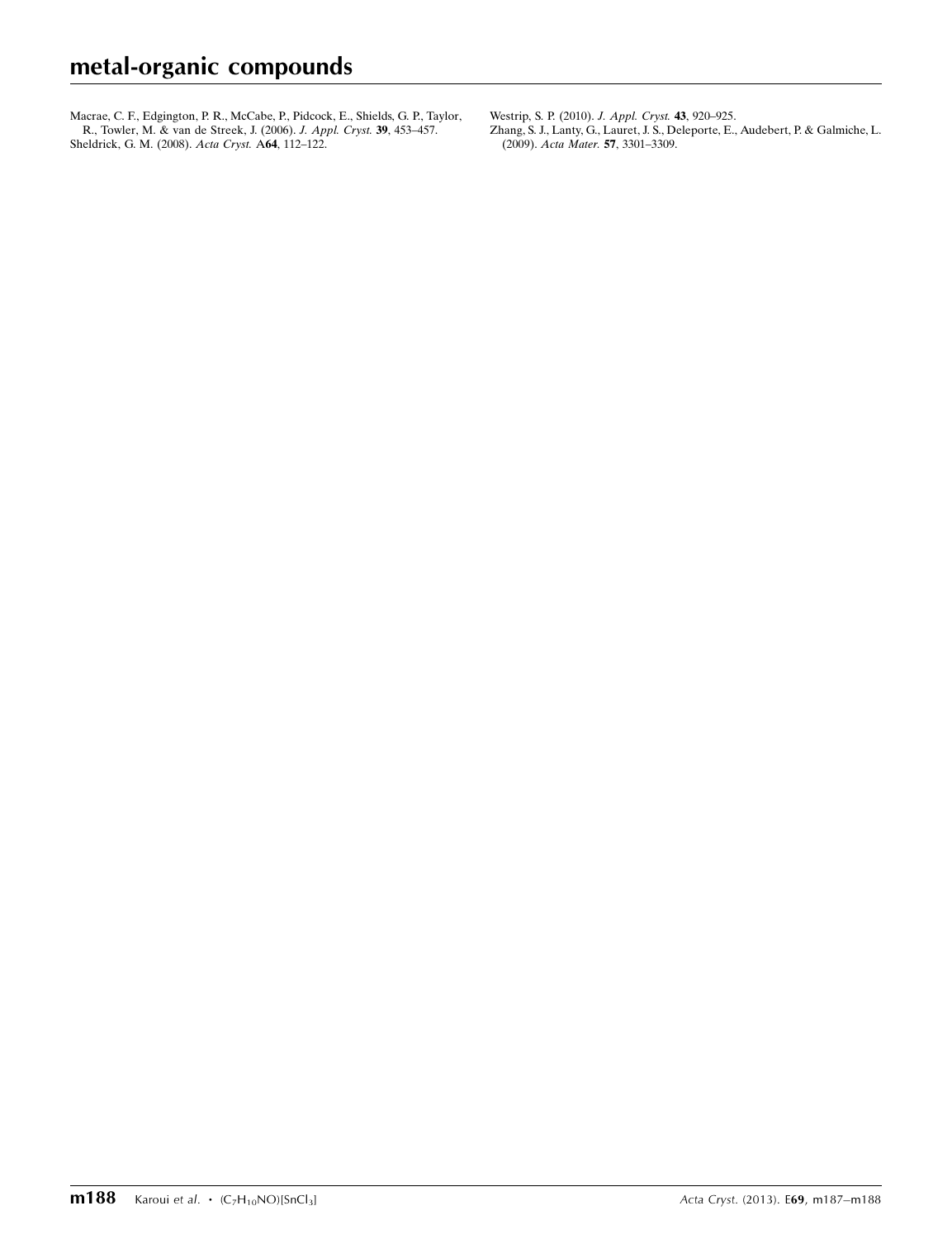# **supporting information**

*Acta Cryst.* (2013). E**69**, m187–m188 [doi:10.1107/S1600536813005096]

## **2-Methoxyanilinium trichloridostannate(II)**

### **Sahel Karoui, Slaheddine Kamoun and François Michaud**

#### **S1. Comment**

Considerable attention has been devoted to inorganic-organic hybrid materials over recent years (Zhang *et al.*, 2009). These hybrid materials have interesting physical properties such as ferroelectricity (Ben Gozlen *et al.*, 1994), non-linear optics (Kamoun *et al.*, 1995) as well as electrical conductivity and dielectric relaxation (Karoui *et al.*, 2013). Herein we report the structure of a new non-linear optical material. The structure can be solved and refined in both  $P2_12_12_1$  and *Pmnb*, the refinement in the latter space group being of less quality than the one in *P*2<sub>1</sub>2<sub>1</sub>2<sub>1</sub>. The NLO response of  $C_7H_{10}NO.SnCl<sub>3</sub>$  has been evaluated by performing SHG on a powder sample using the Kurtz and Perry powder technique (Kurtz & Perry, 1968). The NLO effenciency of  $C_7H_{10}NO$ . SnCl<sub>3</sub> was found to be 10 times lower than KDP.  $[I^{2\omega}/(I^{\omega})^2]$ C7H10NO.SnCl3= 0.1[I2*<sup>ω</sup>*/(I *<sup>ω</sup>*) 2 ]KDP, ruling out the possibility of the centrosymmetric space group.

The stereochemical activity of the non-bonding valence electrons on tin (II) in the title compound is evident in the asymmetric coordination environment adopted by this atom (Fig. 1). The primary coordination contacts from tin to the three chlorine atoms constitute the trichloro stannate anion [SnCl3]- . This anion is pyramidal with Sn—Cl distances of 2.5139 (15) Å, 2.5437 (15) Å, 2.6489 (11) Å (Table 1) and Cl—Sn—Cl bond angles of 93.82 (4), 85.52 (5) and 85.10 (5)°. One longer second contact  $(3.0075 (11)$  Å) to chlorine atoms on neighboring [SnCl<sub>3</sub>] anions complete the fourfold coordinate geometry for tin and give rises to an infinite  $\text{[SnCl}_3]_n^n$  chain along the *b* axis (Fig. 2). Each chain is characterized by a short Sn—Sn bond length of 4.2078 (2) Å and a Sn—Cl—Sn bridge angle of 95.92 (3)°. The benzene ring is practically planar with the greatest deviation from the six-atoms least squares plane being 0.0009 Å. The dihedral angle between two benzene rings of the formula unit is 14°. No stabilization is provided by *π*-*π* stacking interactions between the benzene rings of the cations (centroid-centroid distances = 4.362 (4) Å). The torsion angle O1—C1—C2— N1 is 0.2 (8)° indicating that the N1—C2 and C1—O1 groups are in the same plane as the benzene rings. The methoxy group of the organic cation makes an angle of  $4(1)^\circ$  with the plane of the phenyl ring and is in short intramolecular contact with O1 ( $d_{N,Q}$  = 2.621 (5) Å). The bond angles in the phenyl groups deviate significantly from the idealized value of 120° due to the effect of the substituent. In fact, it was established that the angular deformations of phenyl groups can be described as a sum of the effects of the different substituents (Domenicano & Murray-Rust, 1979). The benzene ring is regular with  $C-C-C$  angles in agreement with the expected  $sp^2$  hybridation. The major contribution to the cohesion and the stability of this ionic structure comes from intermolecular N—H···Cl hydrogen bond interactions which include five relatively long contacts, with H···Cl and N..Cl distances ranging from 2.510 to 2.938 Å and 3.329 (4) Å to 3.515 (4) Å, respectively (Table 2, Fig.2).

#### **S2. Experimental**

Crystals of  $(C_7H_{10}NO)$ [SnCl<sub>3</sub>] were obtained by dissolving 50 mmol of orthoanisidinium chloride and 50 mmol of stannous chloride in HCl (1*M*). Metallic tin was added to the obtained solution to avoid the oxidation of Sn(II) to Sn(IV). This solution was then put in desiccators over CaCl<sub>2</sub>. After several days, yellow parallelipipedic shaped monocrystals of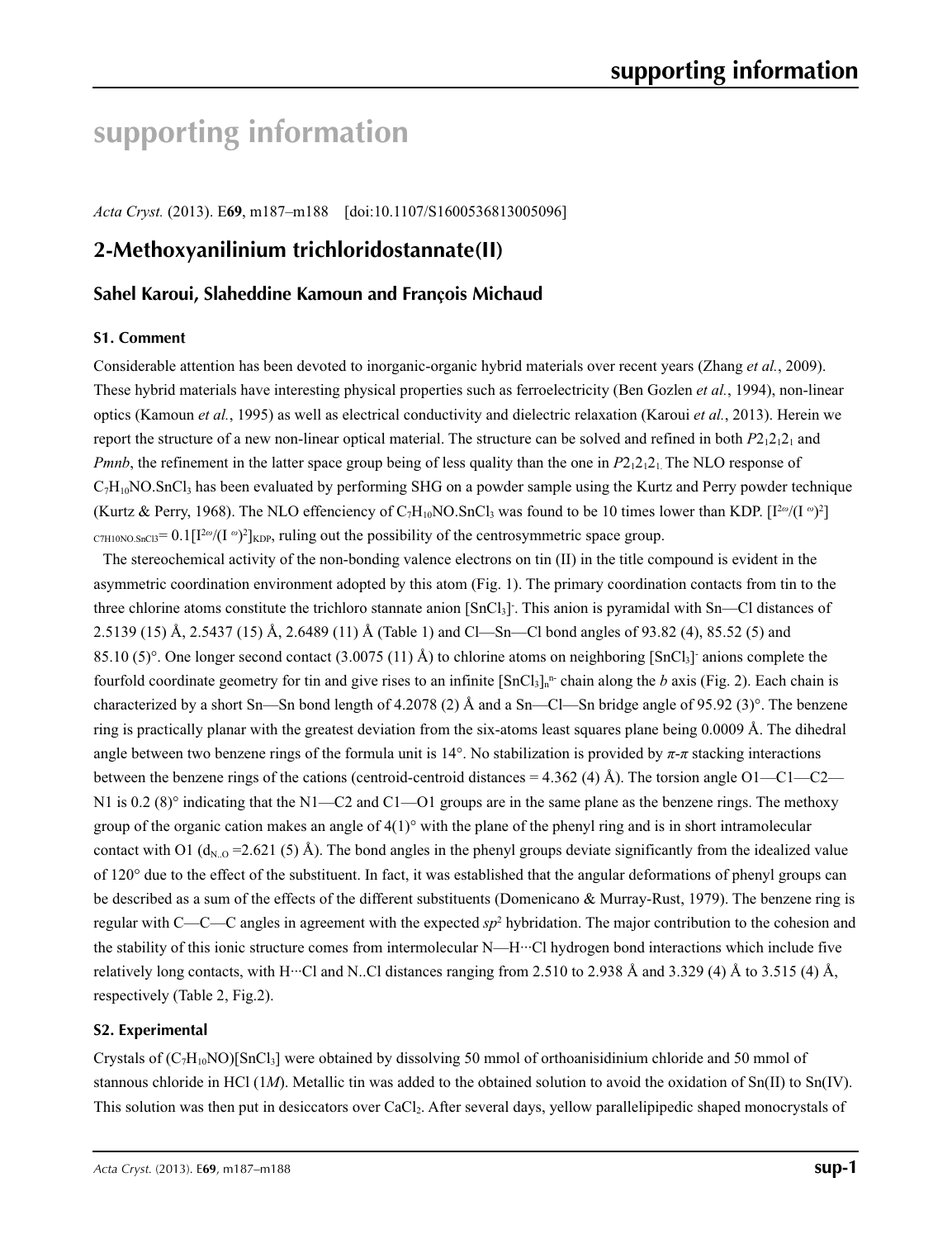appeared in the solution. They were collected and washed with diethyl ether. The NLO response of the title compound was measured as follows. A 1064 nm fundamental laser beam emitted by Q-switched Nd<sup>3+</sup>: YAG nanosecond laser (SAGA from Thales Laser) at a 10 Hz repetition rate and a Schott RG 1000 filter were used. The intensity of the incident beam was varied using a half-wave plate rotated between two crossed polarizers. The laser beam was directed onto both samples (KDP: KH<sub>2</sub>PO<sub>4</sub> used as reference and  $C_7H_{10}NO.SnCl_3$ ) oriented at 45° incidence angle relative to the laser beam. The second harmonic signal at 532 nm was collected from the face of the sample at 90° compared with the incident beam. The variation of the second harmonic intensity scattered from KDP or  $C_7H_{10}NO$ . SnCl<sub>3</sub> was recorded as a function of the second harmonic reference signal provided by NNP (N-4 nitrophenyl –prolinol) a high NLO material.

### **S3. Refinement**

After introducing anisotropic thermal factors for the non hydrogen atoms and isotropic ones for H-atoms, the hydrogen atoms were localized and optimized to fixed positions; their contributions were isotropically introduced in the calculations but not refined. The H atoms bonded to the C and the N atoms were positioned geometrically (the C—H and N—H bonds were respectively fixed at 0.96 and 0.89), and allowed to ride on their parent atoms.



#### **Figure 1**

Perspective view of the title compound with displacement ellipsoids drawn at the 50% probability level and H atoms represented by small spheres of arbitrary radii.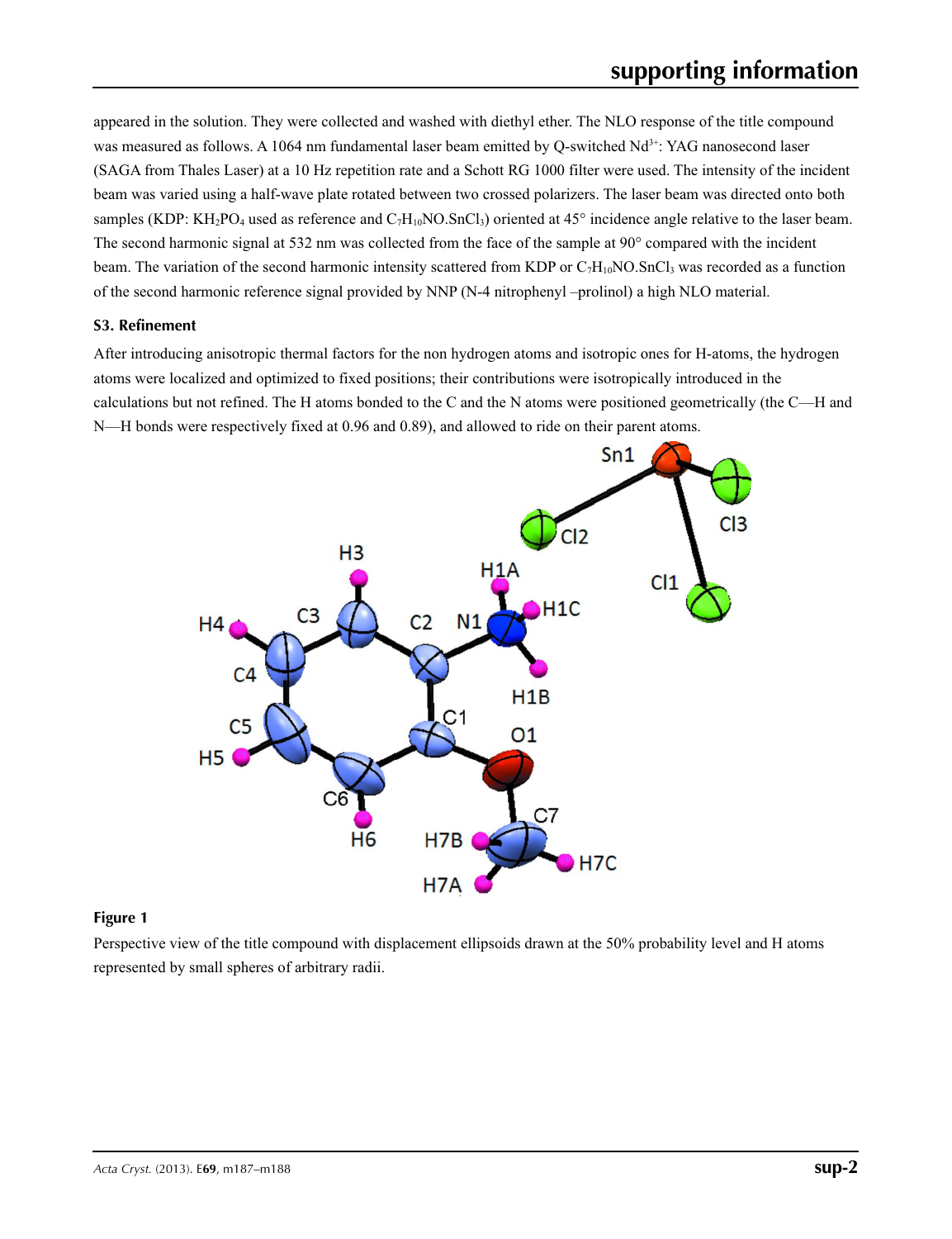

#### **Figure 2**

The crystal packing of the title compound viewed along the [100] axis showing the hydrogen bonding network.

#### **2-Methoxyanilinium trichloridostannate(II)**

*Crystal data*

 $(C_7H_{10}NO)[SnCl_3]$  $M_r = 349.20$ Orthorhombic,  $P2_12_12_1$ Hall symbol: P 2ac 2ab  $a = 7.2030(2)$  Å  $b = 8.3341(3)$  Å  $c = 19.5436(6)$  Å  $V = 1173.21$  (6) Å<sup>3</sup>  $Z = 4$  $F(000) = 672$ Cell parameters from 8969 reflections

#### *Data collection*

Agilent Xcalibur (Sapphire2) diffractometer Radiation source: Enhance (Mo) X-ray Source Graphite monochromator Detector resolution: 8.3622 pixels mm-1 *ω* scans Absorption correction: multi-scan (*CrysAlis RED*; Agilent, 2012)  $T_{\text{min}} = 0.391, T_{\text{max}} = 0.765$ 

### *Refinement*

Refinement on *F*<sup>2</sup> Least-squares matrix: full *R*[ $F^2 > 2\sigma(F^2)$ ] = 0.026  $wR(F^2) = 0.064$ *S* = 1.14

 $D_x = 1.977$  Mg m<sup>-3</sup>  $D_m$  = 2.010 Mg m<sup>-3</sup> *D*m measured by Flotation Melting point: 413 K Mo *Kα* radiation,  $\lambda = 0.71073$  Å Cell parameters from 8969 reflections  $\theta$  = 2.1–27.0°  $\mu$  = 2.82 mm<sup>-1</sup>  $T = 296$  K Square, yellow  $0.41 \times 0.34 \times 0.10$  mm

8969 measured reflections 2392 independent reflections 2236 reflections with  $I > 2\sigma(I)$  $R_{\text{int}} = 0.019$  $\theta_{\text{max}} = 26.4^{\circ}, \theta_{\text{min}} = 3.0^{\circ}$  $h = -8 \rightarrow 9$  $k = -10 \rightarrow 9$ *l* = −24→24

2392 reflections 120 parameters 0 restraints 0 constraints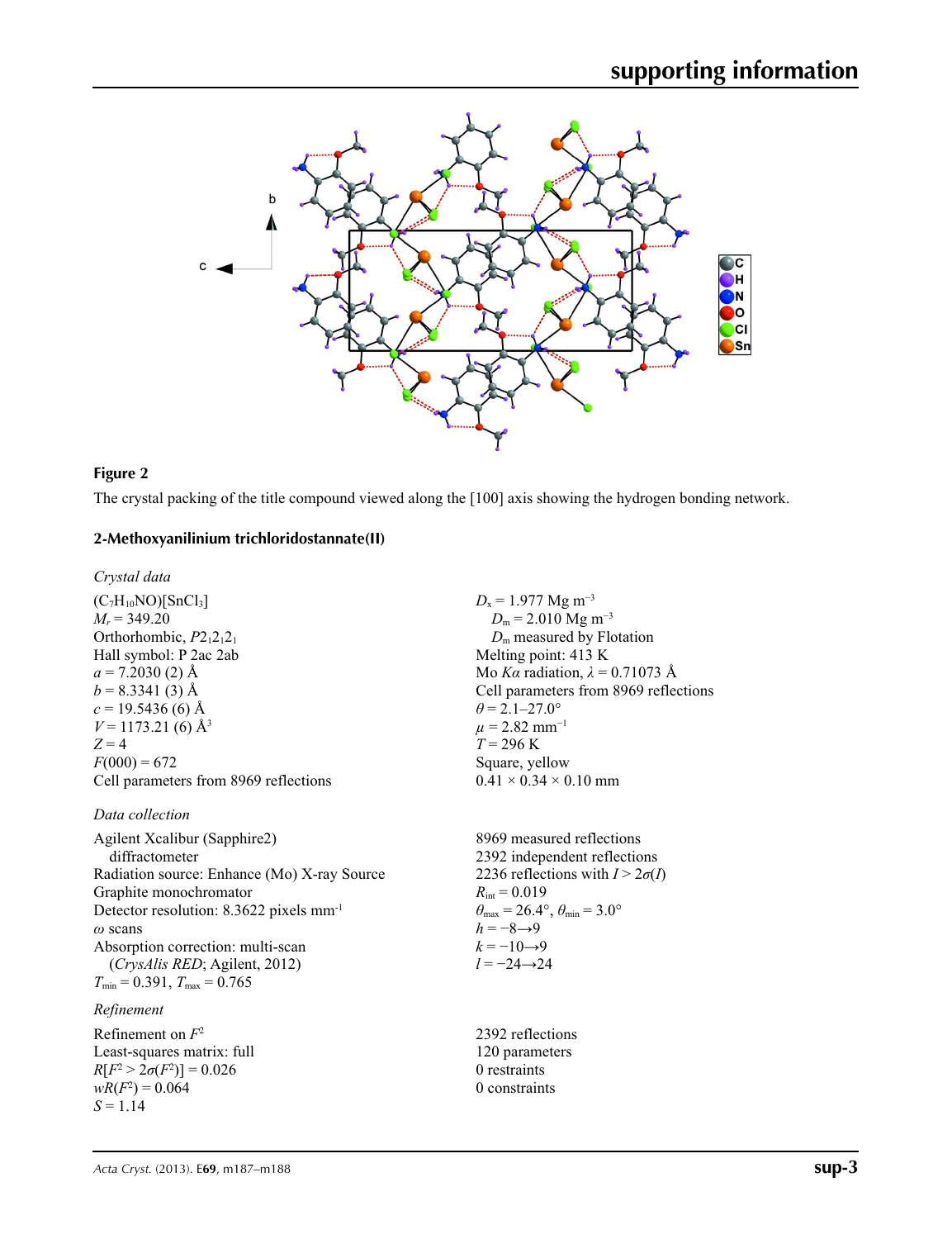| $w = 1/[\sigma^2(F_0^2) + (0.0195P)^2 + 2.2881P]$<br>where $P = (F_o^2 + 2F_c^2)/3$ |
|-------------------------------------------------------------------------------------|
| $(\Delta/\sigma)_{\text{max}} = 0.001$                                              |
| $\Delta\rho_{\text{max}} = 0.89 \text{ e A}^{-3}$                                   |
| $\Delta\rho_{\rm min} = -0.69$ e Å <sup>-3</sup>                                    |
| Absolute structure: Flack (1983), 986 Friedel                                       |
| pairs                                                                               |
| Absolute structure parameter: $0.03(5)$                                             |
|                                                                                     |

#### *Special details*

**Geometry**. All esds (except the esd in the dihedral angle between two l.s. planes) are estimated using the full covariance matrix. The cell esds are taken into account individually in the estimation of esds in distances, angles and torsion angles; correlations between esds in cell parameters are only used when they are defined by crystal symmetry. An approximate (isotropic) treatment of cell esds is used for estimating esds involving l.s. planes.

**Refinement**. Refinement of  $F^2$  against ALL reflections. The weighted *R*-factor  $wR$  and goodness of fit *S* are based on  $F^2$ , conventional *R*-factors *R* are based on *F*, with *F* set to zero for negative  $F^2$ . The threshold expression of  $F^2 > \sigma(F^2)$  is used only for calculating *R*-factors(gt) *etc*. and is not relevant to the choice of reflections for refinement. *R*-factors based on *F*<sup>2</sup> are statistically about twice as large as those based on *F*, and *R*- factors based on ALL data will be even larger.

|                | $\boldsymbol{x}$ | $\mathcal{Y}$ | $\boldsymbol{Z}$ | $U_{\rm iso}$ */ $U_{\rm eq}$ |
|----------------|------------------|---------------|------------------|-------------------------------|
| Sn1            | 0.99329(6)       | 0.71816(4)    | 0.264736(15)     | 0.03985(10)                   |
| C11            | 0.74503(19)      | 0.88251(18)   | 0.20427(10)      | 0.0480(4)                     |
| Cl2            | 0.9729(2)        | 0.52707(13)   | 0.15669(5)       | 0.0476(3)                     |
| C13            | 1.2567(2)        | 0.85165(18)   | 0.20246(10)      | 0.0462(3)                     |
| C1             | 0.4660(8)        | 0.4713(7)     | 0.0448(2)        | 0.0460(13)                    |
| C <sub>2</sub> | 0.4807(8)        | 0.4108(5)     | 0.1105(2)        | 0.0391(10)                    |
| C <sub>3</sub> | 0.4722(9)        | 0.2504(6)     | 0.1238(3)        | 0.0514(13)                    |
| H <sub>3</sub> | 0.4823           | 0.2135        | 0.1686           | $0.062*$                      |
| C4             | 0.4489(10)       | 0.1437(8)     | 0.0712(3)        | 0.068(2)                      |
| H4             | 0.4431           | 0.0339        | 0.0795           | $0.082*$                      |
| C <sub>5</sub> | 0.4343(11)       | 0.2026(10)    | 0.0061(4)        | 0.084(2)                      |
| H <sub>5</sub> | 0.4185           | 0.1308        | $-0.0298$        | $0.101*$                      |
| C <sub>6</sub> | 0.4420(10)       | 0.3637(9)     | $-0.0081(3)$     | 0.070(2)                      |
| H <sub>6</sub> | 0.4312           | 0.3999        | $-0.0529$        | $0.084*$                      |
| C7             | 0.4756(17)       | 0.7027(9)     | $-0.0271(3)$     | 0.099(3)                      |
| H7A            | 0.4865           | 0.8172        | $-0.0234$        | $0.148*$                      |
| H7B            | 0.3612           | 0.6763        | $-0.0496$        | $0.148*$                      |
| H7C            | 0.5779           | 0.6615        | $-0.0533$        | $0.148*$                      |
| N1             | 0.5056(8)        | 0.5263(4)     | 0.16573(16)      | 0.0447(8)                     |
| H1A            | 0.4333           | 0.6112        | 0.1584           | $0.067*$                      |
| H1B            | 0.6237           | 0.5574        | 0.1672           | $0.067*$                      |
| H1C            | 0.4749           | 0.4809        | 0.2054           | $0.067*$                      |
| O <sub>1</sub> | 0.4774(9)        | 0.6327(5)     | 0.03995(17)      | 0.0666(12)                    |

*Fractional atomic coordinates and isotropic or equivalent isotropic displacement parameters (Å<sup>2</sup>)* 

*Atomic displacement parameters (Å2 )*

|     |             | T 122       | 733         | $\pi_2$        |           | - 123       |
|-----|-------------|-------------|-------------|----------------|-----------|-------------|
| Sn1 | 0.03921(16) | 0.03849(15) | 0.04186(16) | $-0.00094(18)$ | 0.0010(2) | 0.00600(12) |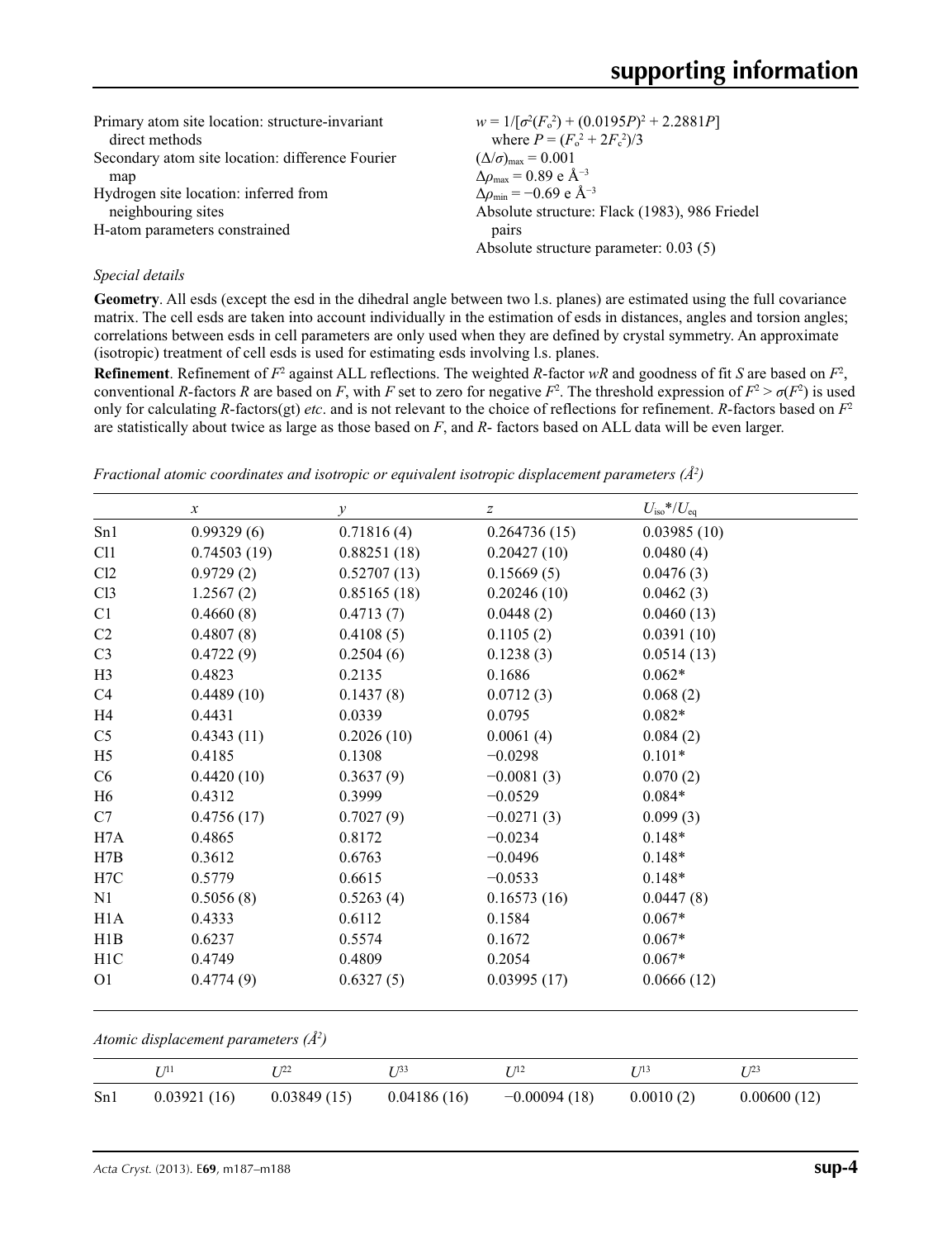# **supporting information**

| C <sub>11</sub> | 0.0361(6)  | 0.0544(8)  | 0.0536(9)  | 0.0062(6)    | $-0.0035(6)$ | $-0.0039(8)$  |
|-----------------|------------|------------|------------|--------------|--------------|---------------|
| Cl <sub>2</sub> | 0.0745(10) | 0.0346(5)  | 0.0337(5)  | $-0.0027(7)$ | 0.0002(7)    | 0.0003(4)     |
| Cl <sub>3</sub> | 0.0350(6)  | 0.0483(7)  | 0.0551(9)  | $-0.0056(6)$ | 0.0058(6)    | $-0.0033(7)$  |
| C <sub>1</sub>  | 0.042(4)   | 0.060(3)   | 0.036(2)   | 0.003(3)     | $-0.002(2)$  | 0.000(2)      |
| C <sub>2</sub>  | 0.035(3)   | 0.048(2)   | 0.034(2)   | $-0.001(3)$  | 0.006(2)     | $-0.0062(17)$ |
| C <sub>3</sub>  | 0.057(4)   | 0.046(3)   | 0.051(3)   | $-0.002(3)$  | 0.010(3)     | $-0.003(2)$   |
| C <sub>4</sub>  | 0.086(6)   | 0.053(3)   | 0.067(4)   | $-0.011(3)$  | 0.009(3)     | $-0.015(3)$   |
| C <sub>5</sub>  | 0.100(6)   | 0.093(6)   | 0.060(4)   | $-0.016(4)$  | 0.001(4)     | $-0.036(4)$   |
| C <sub>6</sub>  | 0.083(5)   | 0.090(5)   | 0.036(3)   | $-0.004(4)$  | $-0.007(3)$  | $-0.009(3)$   |
| C7              | 0.151(8)   | 0.094(5)   | 0.052(3)   | 0.018(8)     | $-0.002(6)$  | 0.031(3)      |
| N1              | 0.060(2)   | 0.0428(19) | 0.0314(17) | 0.004(3)     | 0.000(3)     | 0.0015(14)    |
| O <sub>1</sub>  | 0.100(4)   | 0.061(2)   | 0.0394(18) | 0.012(3)     | 0.003(3)     | 0.0159(16)    |
|                 |            |            |            |              |              |               |

*Geometric parameters (Å, º)*

| $Sn1 - Cl1$         | 2.5437(15)  | $C4 - H4$           | 0.9300    |
|---------------------|-------------|---------------------|-----------|
| $Sn1 - Cl2$         | 2.6489(11)  | $C5-C6$             | 1.372(10) |
| $Sn1 - Cl3$         | 2.5139(15)  | $C5 - H5$           | 0.9300    |
| $C1 - 01$           | 1.351(6)    | $C6 - H6$           | 0.9300    |
| $C1-C6$             | 1.379(8)    | $C7 - O1$           | 1.435(6)  |
| $C1-C2$             | 1.384(6)    | $C7 - H7A$          | 0.9600    |
| $C2-C3$             | 1.363(6)    | $C7 - H7B$          | 0.9600    |
| $C2 - N1$           | 1.458(5)    | $C7 - H7C$          | 0.9600    |
| $C3-C4$             | 1.370(8)    | $N1 - H1A$          | 0.8900    |
| $C3-H3$             | 0.9300      | $N1 - H1B$          | 0.8900    |
| $C4 - C5$           | 1.367(10)   | $N1 - H1C$          | 0.8900    |
| $Cl3 - Sn1 - Cl1$   | 93.87(4)    | $C6-C5-H5$          | 118.8     |
| $Cl3 - Sn1 - Cl2$   | 85.52(5)    | $C5-C6-C1$          | 119.4(6)  |
| $Cl1 - Sn1 - Cl2$   | 85.10(5)    | $C5-C6-H6$          | 120.3     |
| $O1 - C1 - C6$      | 127.1(5)    | $C1-C6-H6$          | 120.3     |
| $O1 - C1 - C2$      | 115.0(4)    | $O1-C7-H7A$         | 109.5     |
| $C6-C1-C2$          | 117.9(5)    | $O1-C7-H7B$         | 109.5     |
| $C3-C2-C1$          | 122.1(5)    | $H7A - C7 - H7B$    | 109.5     |
| $C3-C2-N1$          | 120.7(4)    | $O1-C7-H7C$         | 109.5     |
| $C1-C2-N1$          | 117.2(4)    | H7A-C7-H7C          | 109.5     |
| $C2-C3-C4$          | 119.9(5)    | $H7B - C7 - H7C$    | 109.5     |
| $C2-C3-H3$          | 120.1       | $C2-M1-H1A$         | 109.5     |
| $C4-C3-H3$          | 120.1       | $C2-M1-H1B$         | 109.5     |
| $C5-C4-C3$          | 118.3(6)    | $H1A - N1 - H1B$    | 109.5     |
| $C5-C4-H4$          | 120.8       | $C2-M1-H1C$         | 109.5     |
| $C3-C4-H4$          | 120.8       | $H1A - N1 - H1C$    | 109.5     |
| $C4-C5-C6$          | 122.4(6)    | $H1B-M1-H1C$        | 109.5     |
| $C4-C5-H5$          | 118.8       | $C1 - 01 - C7$      | 117.9(5)  |
| $O1 - C1 - C2 - C3$ | $-179.9(6)$ | $C3 - C4 - C5 - C6$ | 0.0(12)   |
| $C6 - C1 - C2 - C3$ | 0.0(9)      | $C4 - C5 - C6 - C1$ | 0.2(12)   |
| $O1 - C1 - C2 - N1$ | 0.2(8)      | $O1 - C1 - C6 - C5$ | 179.7(7)  |
|                     |             |                     |           |